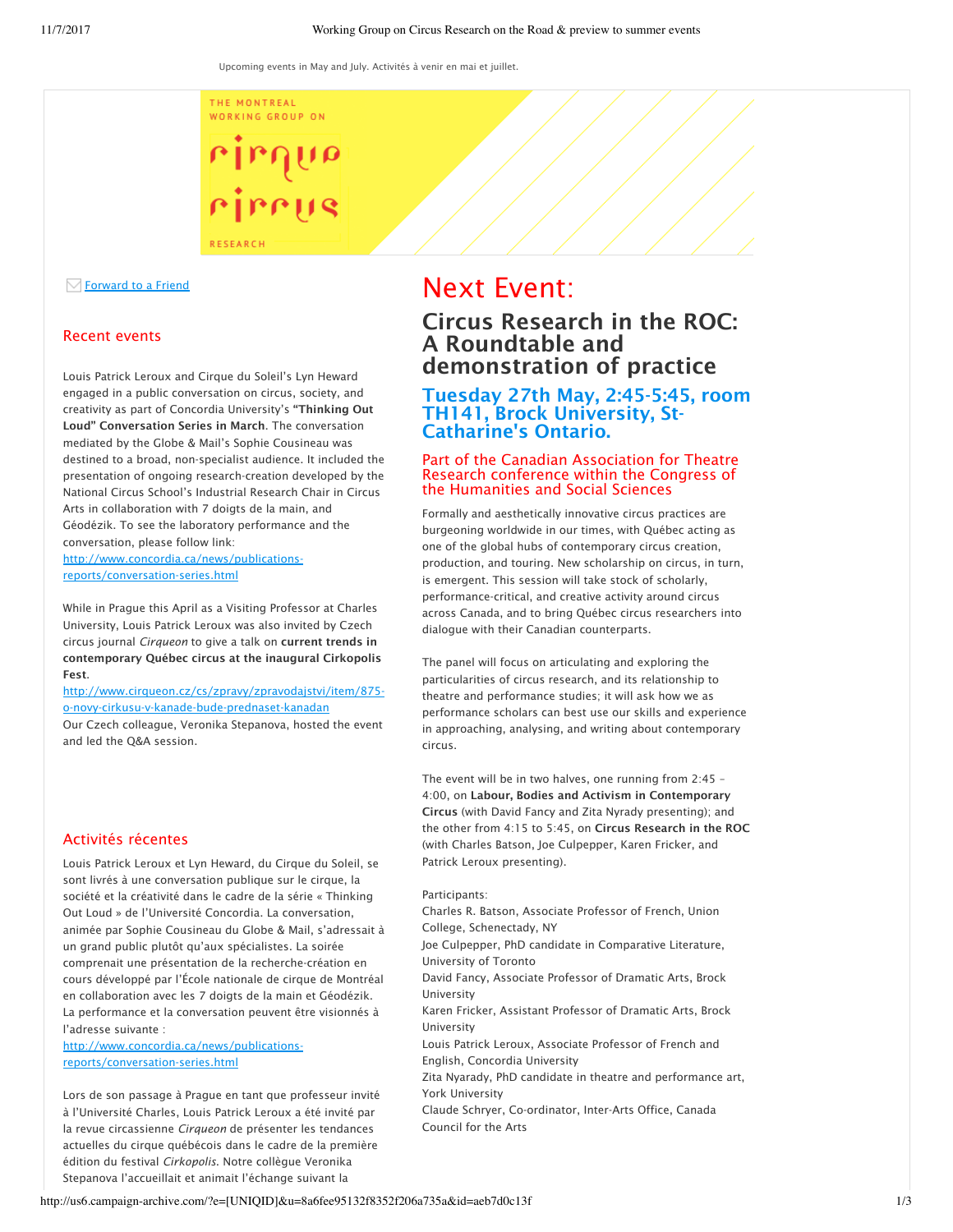#### présentation.

http://www.cirqueon.cz/cs/zpravy/zpravodajstvi/item/875 o-novy-cirkusu-v-kanade-bude-prednaset-kanadan

## Mise à jour du site web, du membership et création d'un répertoire de recherche en cours

Au cours des prochains mois, nous mettrons à jour la page web du groupe. Ceci nous oblige à clarifier les paramètres de participation au groupe selon l'engagement, l'intérêt et la contribution des gens. Nous reviendrons prochainement à ces questions.

Nous recevons régulièrement des courriels d'étudiants et de chercheurs qui travaillent sur diverses études sur le cirque. Nous envisageons préparer un répertoire de la recherche circassienne en cours (subventionnée ou non, mémoires de maîtrise et de doctorat). Veuillez svp nous faire parvenir tous les renseignements sur vos recherches en cours. Ceci, dans l'esprit de partage, d'échange et de communauté d'intérêts qui ne pourra que rendre encore plus pertinent notre travail.

## Updating website, membership criteria, & Repertoire of ongoing research

We will soon be updating the Group's website and associated information. This will force us and allow us to more clearly define the parameters of membership, interest, and involvement in the Group's activities.

We regularly receive e-mails from graduate students and post-doctoral fellows working on circus. We'll be preparing a "Repertoire of ongoing circus scholarly research" (funded, unfunded, and graduate work). Please send us information on any ongoing research projects you are involved in. We all want our work to circulate and to matter.

### Activités en cours

L'ouvrage savant frôlant les 600 pages manuscrites déposées auprès de McGill-Queen's University Press, *Cirque Global: Québec's Expanding Circus Boundaries*, sous la direction de Louis Patrick Leroux et Charles Batson, est en cours d'évaluation scientifique. On espère un parution à l'automne 2015. Le processus est très long, mais il en aura valu la peine. Merci à tous ceux qui ont contribué leur expertise, des articles, des commentaires, des suggestions et des photographies.

Le dossier "North-South Circus Circulations" dans la revue savante américaine Québec Studies paraîtra à l'automne 2014-hiver 2015. Vous pouvez déjà anticiper des articles et des critiques de Louis Patrick Leroux, Charles Batson, Zita Nyarady, Carlos Alexis Cruz, Roy Gomez-Cruz et la transcription d'une table ronde rassemblant Amy Cohen, Francisco Cruz, Kyle Driggs, Sarah Poole, and Duncan Wall.

Le projet l'Histoire du cirque québécois : passée, présente et à faire dirigé par Jan Rok Achard et Louis Patrick Leroux prendra sous peu de l'ampleur… Des demandes précises d'entrevues, de photos et d'objets circassiens suivront en vue d'une exposition et d'une archive de la mémoire

## Upcoming: Montréal Complètement Cirque!

Once again, Montreal Complètement Cirque will draw the circus world and diverse audiences to what promises to be an exciting festival of international contemporary circus. http://montrealcompletementcirque.com/ In addition to its regular programming, the festival brings together circus professionals and stakeholders for various discussions, panels, and workshops. Group members will be part of a number of those panels. http://montrealcirquefest.com/professionals/

Circus Now will be converging onto Montreal, 10-13 July for a series of talks and events. For more information: http://circusnow.org/events/2nd-annual-cnmontrealcompletement-cirque/

The American Circus Historical Society will be holding its annual meeting for the first time in Montreal, 10-12 July at the Auberge royale Versailles. Schedule to follow. http://www.circushistory.org/Conference/convention.htm

Friday 11 July, 1-2:45 p.m., under the TOHU tent, Circus Now, the Circus Historical Society, and the Working Group on Circus Research will be combining forces and hosting a Conversation: "A Big Tent: Bridging the Gap between Circus Past and Present," with the Circus Historical Society & the Montreal Working Group on Circus Research.

Despite the circus evolutions and revolutions of the last forty years, much remains consistent in the way circus artists perform, train, and live, and in the special satisfaction that circus performance offers to fans. What then to make of this divide between "traditional" and "contemporary" circus? Where does it come from? Does it accurately reflect the changing nature of circus or is it counterproductive? What common ground can be found among the forms, and how can the different circus communities work to support each other? Come join some of the most knowledgeable circus scholars in North America for what promises to be a lively, productive discussion about a collective passion and diverse perspective.

Panelists will include colleagues from all three associations as well as circus professionals. Details to follow.

## 2014-15 Schedule of Events

Full schedule for Fall-Winter 2014-15 will follow after Montréal Complètement Cirque!

Look forward to talks and discussions on:

- what place for social circus:
- transcultural contacts and frictions in circus:
- Ouébec circus history:
- authorship and agency in developing circus acts

Please do not hesitate to contact us if you have any ongoing research you would like to share or test out with us! The Working Group strives to be a place of open and rigorous discussion.